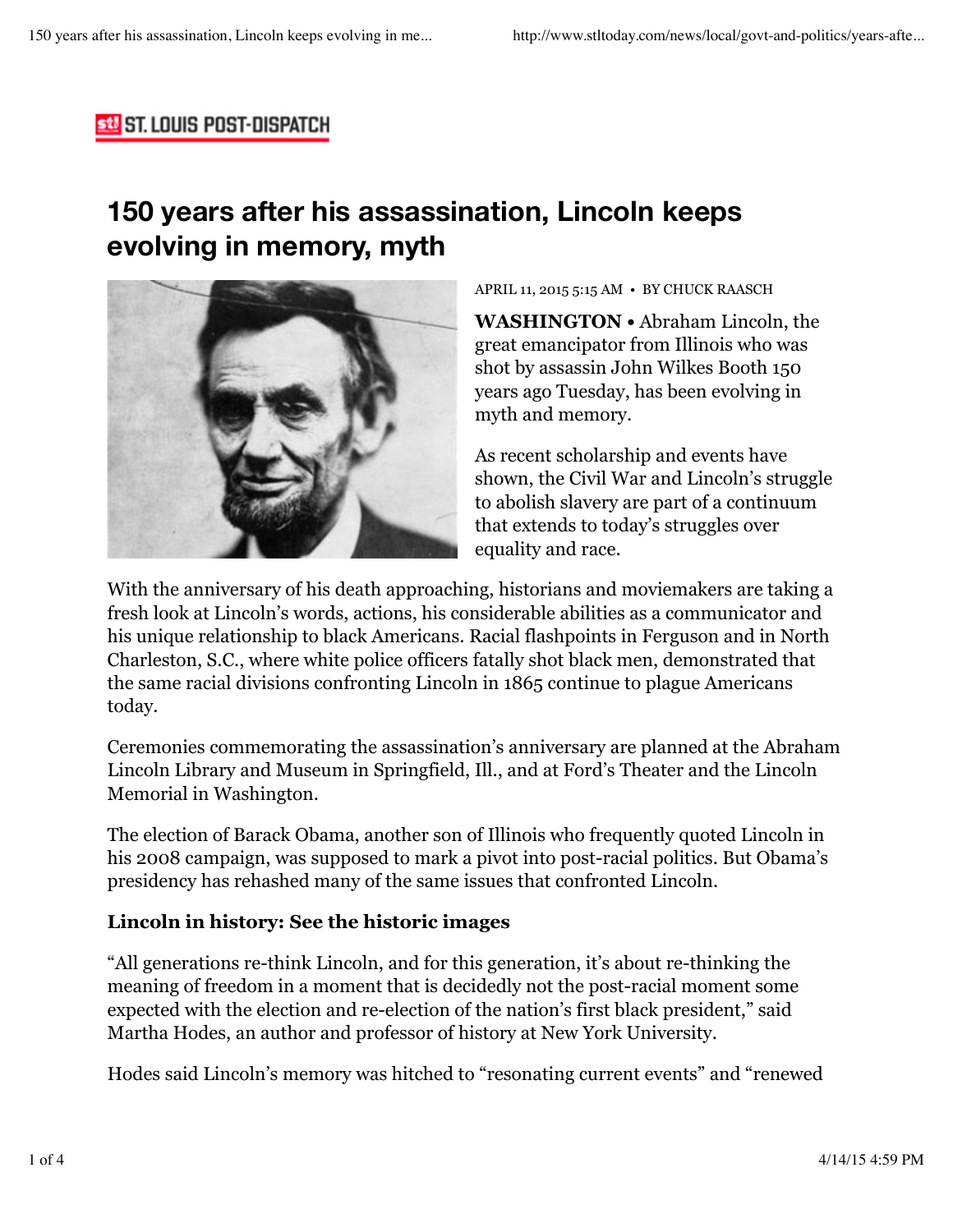calls for justice."

Other historians agree, pointing to ongoing political fights over voting rights.

"Lincoln was murdered not because he issued the Emancipation Proclamation nor because he expedited the passage of the 13th Amendment abolishing slavery throughout the land, but because on April 11, 1865, he publicly called for black voting rights," said Michael Burlingame, Naomi B. Lynn Distinguished Chair in Lincoln Studies, at University of Illinois at Springfield.

Booth, in the audience for that speech, vowed then to kill Lincoln, said Burlingame, author of the 2008, two-volume: "Lincoln: A Life."

"It seems to me appropriate that we consider Lincoln as much a martyr to black civil rights as Martin Luther King, Medgar Evers ... or any of the other champions of the civil rights movement of the 1960s," Burlingame said.

Lincoln has not always been viewed that way, as Lincoln scholars explained during a late-March symposium at Ford's Theater.

After the adulatory "cult of Lincoln" in the 1950s, "a big change took place," said Richard Wightman Fox, a history professor at the University of Southern California.

In the 1960s and 1970s Lincoln's memory was pushed aside. Historians and civil rights activists questioned whether Lincoln was fervent enough in his push to abolish slavery, irrespective of the obstacles he faced in institutionalized slavery and a more overtly racist 19th century.

Liberal scholars began viewing Lincoln as "unfortunately linked to the warfare state and so Vietnam and other factors entered into this declining adulation," Fox said.

"Lincoln never faded from view," Fox said, "it is just that opinion about him became entirely less favorable."

For African-Americans, that devaluing of the Lincoln legacy began during the Great Depression, when blacks were disproportionately suffering, said Edna Greene Medford, chair of the history department at the historically black Howard University.

Lincoln suddenly became a symbol of disappointment.

"These former slaves recalled what life was supposed to be and what it was not," Medford said. "They were saying, 'Lincoln freed us, but he didn't give us anything but our freedom. We needed land, we needed more opportunity.'"

But the connection with Lincoln "never totally dies out," Medford continued. "Because remember in 1963 and Martin Luther King, and that march to the ['I Have a Dream']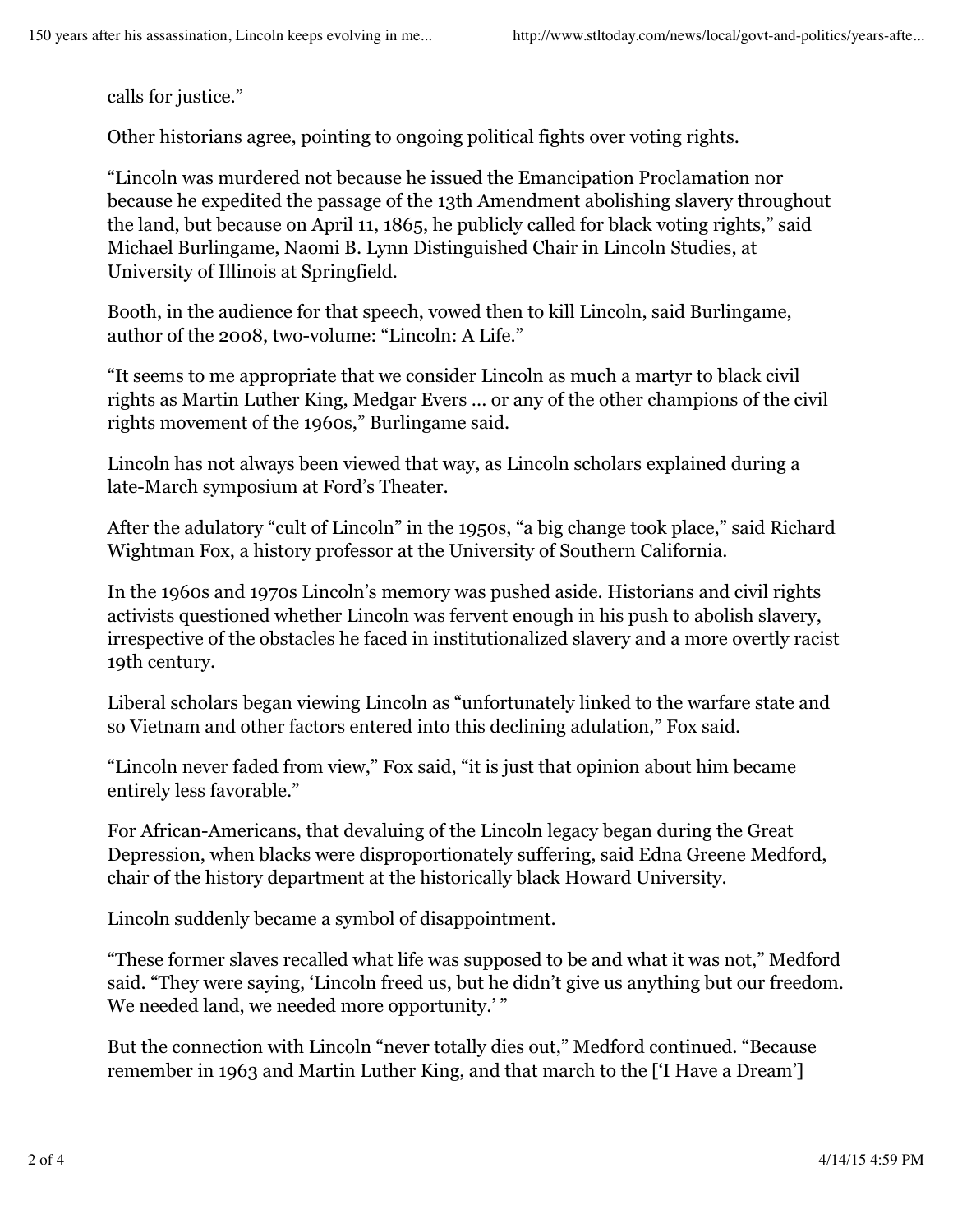speech goes to the Lincoln Memorial. And [King] talks about emancipation and how people are still suffering."

#### **LINCOLN'S MEMORY TODAY**

Medford said that today, many black Americans "understand the complexity of the man and are understanding more what Lincoln was about, why he did what he did" as a leader in a more overtly racist era in American history.

James Cornelius, curator of the Lincoln Collection at the Lincoln Museum and Library in Springfield said recent scholarship on letters Lincoln wrote to families of soldiers had deepened a sense that the man from Illinois "cared deeply, individually, about each man he sent off to war, and possible death."

"It's only in the last five years or so that we've begun to grasp the extent of his paperwork on this point, as a reflection of his understanding of his duty as commander in chief to every soldier," Cornelius said.

The Lincoln Library museum is commemorating its 10th anniversary April 19 and has broken presidential library attendance records with 3.7 million visitors in that time.

Steven Spielberg's 2012 "Lincoln," starring Daniel Day-Lewis, familiarized new generations with everything from Lincoln's epic struggles over the war and abolition, to the way he walked, talked and used humor to achieve political goals.

Reflecting that interest, Ford's Theater has had months of exhibits, forums and speeches.

The restored, working theater seven blocks from the White House will host a 36-hour stretch of candlelight vigils with actors in period costume giving tours and speeches beginning Tuesday and lasting through the night. A wreath-laying ceremony on the steps of the Peterson Boarding House will take place precisely at 7:22 a.m. Wednesday to mark the time of Lincoln's death. Bells throughout Washington will peal shortly thereafter, just as they did on April 15, 1865.

Six days later, a two-week funeral train procession began retracing much of the 1,650-mile trip through seven states that Lincoln took from Springfield to Washington to take office in 1861.

Fox, the USC professor, said Obama and Spielberg brought Lincoln back "to a kind of centrality in our culture as the emancipator, and that is an historically decisive and significant development."

"We have to protect (that legacy) if we care about equality, as Lincoln did," Fox said. "That is Lincoln in a nutshell. He is a zealot for equality. He just thinks it has to take time to happen."